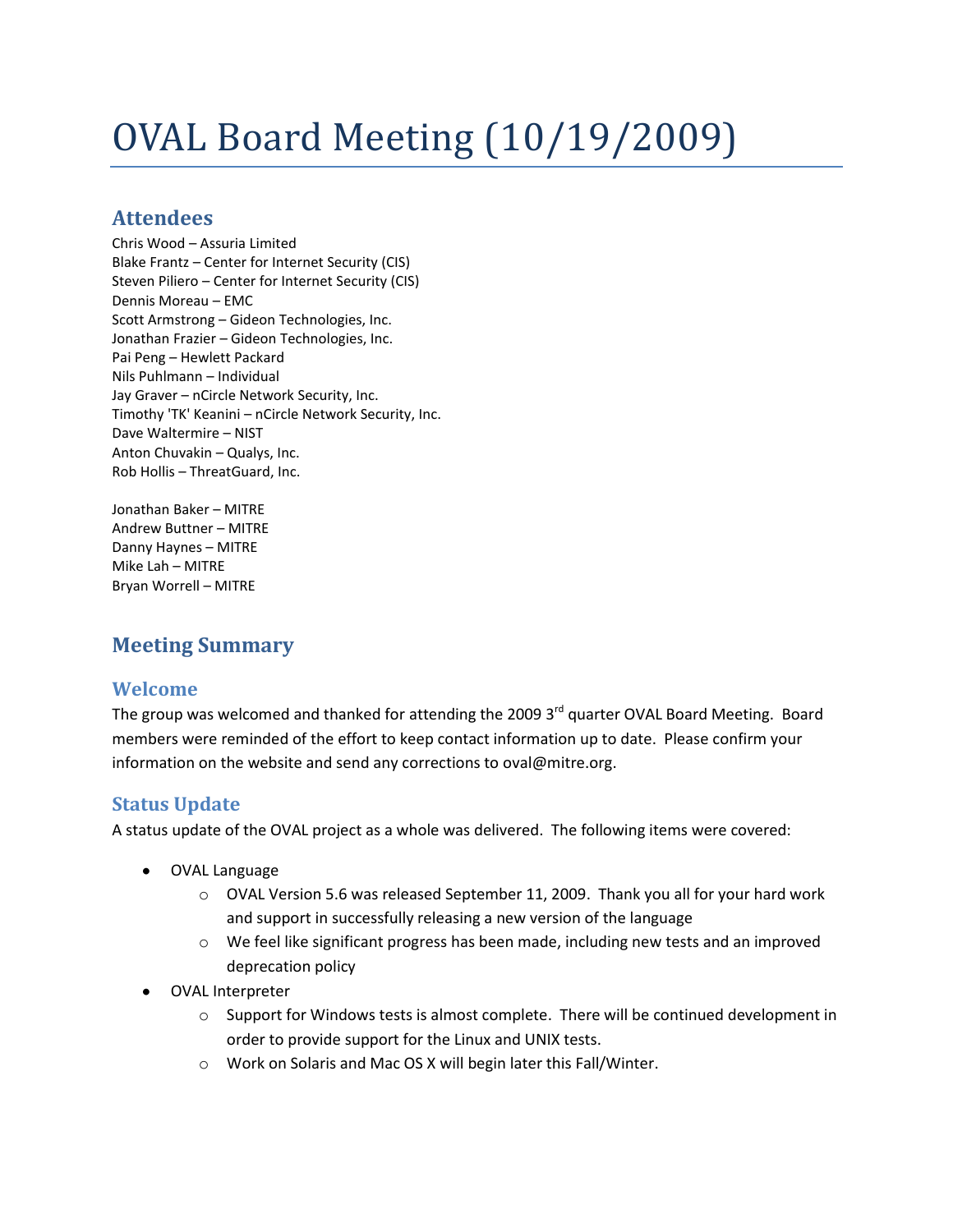- $\circ$  If any board members have advice or would like to help with the porting effort, please let us know. Any help would be greatly appreciated.
- OVAL Repository
	- o We continue to receive a lot of content submissions. Thank you all for your efforts.
	- o The "Top Contributors" this quarter were Gideon Technologies, Inc., Hewlett-Packard, and SecPod Technologies.
	- o We are working on improving infrastructure in order to make submission turnaround faster.

#### **OVAL Version 5.6 Release Process**

For the 5.6 release, we required board approval before the release became official. For the 5.6 release, this approval process worked fairly well. There are approximately 35 members on the board, and there were approximately 12 approval responses. The board was then asked if the approval process could be refined by no longer focusing on the approval of a release, but instead allowing board members to veto or reject a release candidate. This suggested approach would allow any board member the ability to reject a release candidate. The consensus on the call was that the process is working well as is and a change is not needed for the next release of OVAL.

## **OVAL Version 5.7 (timeline)**

Historically, releases occur 3 to 4 times per year and we have fallen behind that mark. Frequent releases and a planned release roadmap allow for steady incremental advances to the language while allowing organizations to target development activities for a specific future version of the language. We will once again work to define a release roadmap that accommodates the SCAP lifecycle and also ensures that the language continues to evolve.

There are two release proposals:

- Release 5.7 in February, and 5.8 in June. This allows some time before the end of the SCAP year. This would be just two releases over the course of the calendar year and ensure that there is plenty of time for implementation between the June release and the SCAP Lifecycle deadline in September.
- Release 5.7 in April, which also allows plenty of time before SCAP. However, there is a risk that the language will not evolve fast enough to meet community demand for support for new platforms.

After a brief discussion, it was agreed that quarterly releases seem to be too frequent; both difficult for vendors to keep up with, and resource intensive for the OVAL team. It is also agreed that it would be beneficial to track SCAP Validation and match the schedule as much as possible. Planning on two releases before the September SCAP lifecycle deadline is reasonable. The OVAL team will propose a release time line to include two releases over the next year and ensure ample time to fit with the SCAP timeline.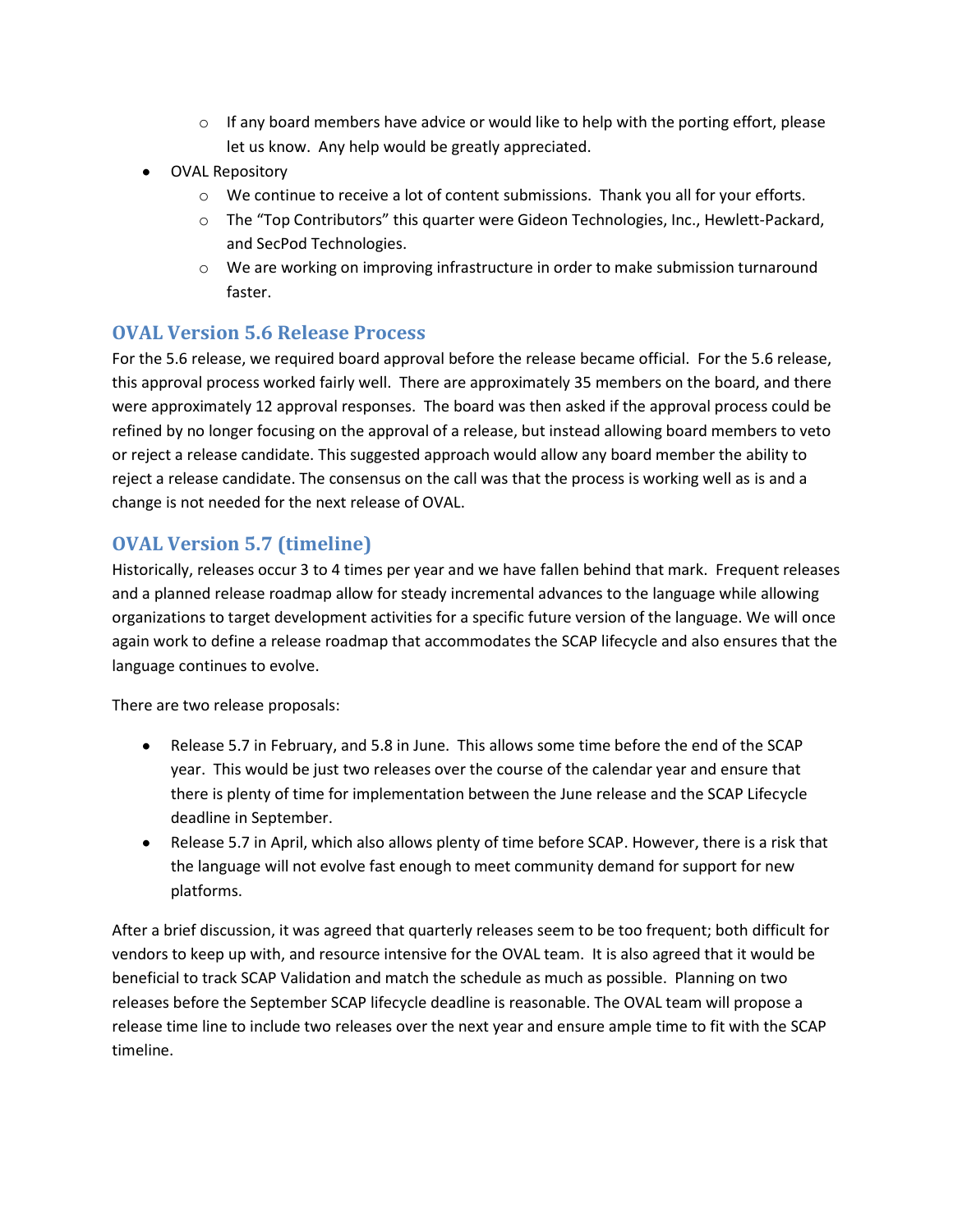## **OVAL Validation Update**

The OVAL team at MITRE continues to work on transitioning from OVAL Compatibility to NIST run OVAL Validation. A first draft of the test content that will be using in this program has been completed, and a set of OVAL test requirements are under development. As soon as the test requirements are reasonably complete they will be shared with the community for review.

#### **Next Areas of Focus**

With Version 5.6 official, the OVAL team at MITRE will be shifting focus to a number of items that were deferred as the team worked through the release.

#### **Developer Days Actions**

The following actions items were taken at the Security Automation Developer Days and were deferred until after the version 5.6 release. The OVAL team at MITRE will now work through these issues and solicit feedback from the board and the oval-developer-list as appropriate. More details on these action items can be found in the complete minutes from the Security Automation Developer Days .

- Deprecation Policy Clarification There is a need to clarify the deprecation policy and to state that Schematron rules do not fall under the deprecation policy
- Supporting Multiple Versions in Parallel

There is a strong desire to support the development of multiple versions of the OVAL Language in parallel. This will require further discussion with the sponsor base in order to help support the needs of the OVAL Community. It might be more practical to support all components on the current release, and support selected components (schema and documentation) of past releases. We would also like to move on to a major release, but realize we must continue to support 5.x as it is used by SCAP and other organizations. We encourage members of the OVAL Community to post proposals for this topic on the oval-developer-list

• Defining a Major Version

There is a need to clarify the difference between major and minor releases of the OVAL Language as well as define how much can we add to an OVAL release before it becomes a major change. We will take another pass at this document and seek feedback from the board

OVAL Specification

There are requests for an OVAL Language specification. Currently, we rely on the OVAL schemas and documents that contain high-level overviews, but, we have never had a formal specification. There have been requests for more formal and refined documentation which is indicative of the success of the OVAL Language

OVAL Language Versioning Process & Implementation Review